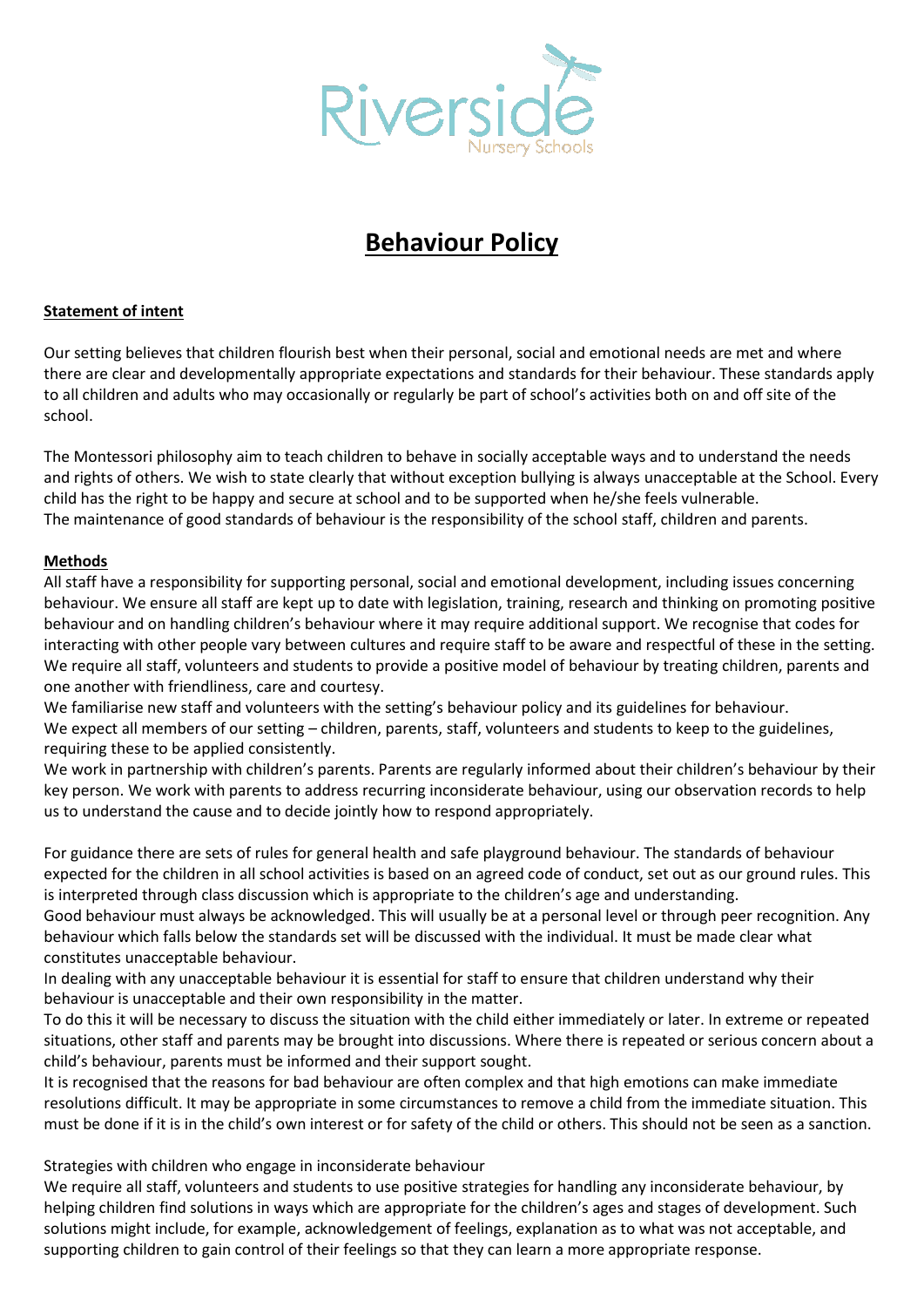We ensure that the environment facilitates that children are meaningfully occupied without the need for unnecessary conflict over sharing and waiting for turns.

We acknowledge considerate behaviour such as kindness and willingness to share.

We support each child in developing self-esteem, confidence and feelings of competence.

We support each child in developing a sense of belonging, so that they feel valued and welcome.

We avoid creating situations in which children receive adult attention only in return for inconsiderate behaviour.

When children behave in inconsiderate ways, we help them to understand the outcomes of their action and support them in learning how to cope more appropriately.

We do not use techniques intended to single out and humiliate individual children.

We use physical restraint, such as holding, only to prevent physical injury to children or adults and /or serious damage to property.

We do not shout or raise our voices in a threatening way to respond to children's inconsiderate behaviour.

## Children under three years

When children under three behave in inconsiderate ways we recognise that strategies for supporting them will need to be developmentally appropriate and differ from those for older children.

We recognise that very young children are unable to regulate their own emotions, such as fear, anger or distress, and require sensitive adults to help them do this.

Common inconsiderate or hurtful behaviours of young children include tantrums, biting or fighting. Staff are calm and patient, offering comfort to intense emotions, helping children to manage their feelings and talk about them to help resolve issues and promote understanding.

# Rough and tumble play, hurtful behaviour and bullying

Young children sometimes engage in play that has aggressive themes – such as superhero and weapon play; some children appear pre-occupied with these themes, but their behaviour is not necessarily a precursor to hurtful behaviour or bullying, although it may be inconsiderate at times and may need addressing using strategies as above.

We recognise that teasing and rough and tumble play are normal for young children and acceptable within limits. We regard these kinds of play as pro-social and not as problematic or 'aggressive'.

We will develop strategies to contain play that are agreed with the children, and understood by them, with acceptable behavioural boundaries to ensure children are not hurt.

We recognise that fantasy play also contains many violently dramatic strategies – blowing up, shooting etc., and that themes often refer to 'goodies and baddies' and as such offer opportunities for us to explore concepts of right and wrong.

We are able to tune in to the content of the play, perhaps to suggest alternative strategies for heroes and heroines, making the most of 'teachable moments' to encourage empathy and lateral thinking to explore alternative scenarios and strategies for conflict resolution.

### Hurtful behaviour

We take hurtful behaviour very seriously. Most children under the age of five will at some stage hurt or say something hurtful to another child, especially if their emotions are high at the time, but it is not helpful to label this behaviour as 'bullying'. For children under five, hurtful behaviour is momentary, spontaneous and often without cognisance of the feelings of the person whom they have hurt.

We recognise that young children behave in hurtful ways towards others because they have not yet developed the means to manage intense feelings that sometimes overwhelm them.

We will help them manage these feelings as they have neither the biological means nor the cognitive means to do this for themselves.

We understand that self-management of intense emotions, especially of anger, happens when the brain has developed neurological systems to manage the physiological processes that take place when triggers activate responses of anger or fear.

Therefore we help this process by offering support, calming the child who is angry as well as the one who has been hurt by the behaviour. By helping the child to return to a normal state, we are helping the brain to develop the physiological response system that will help the child to be able to manage his or her own feelings.

We do not engage in punitive responses to a young child's rage as that will have the opposite effect.

Our way of responding to pre-verbal children is to calm them through holding and cuddling. Verbal children will also respond to cuddling to calm them down, but we offer them explanation and discuss the incident with them to their level of understanding.